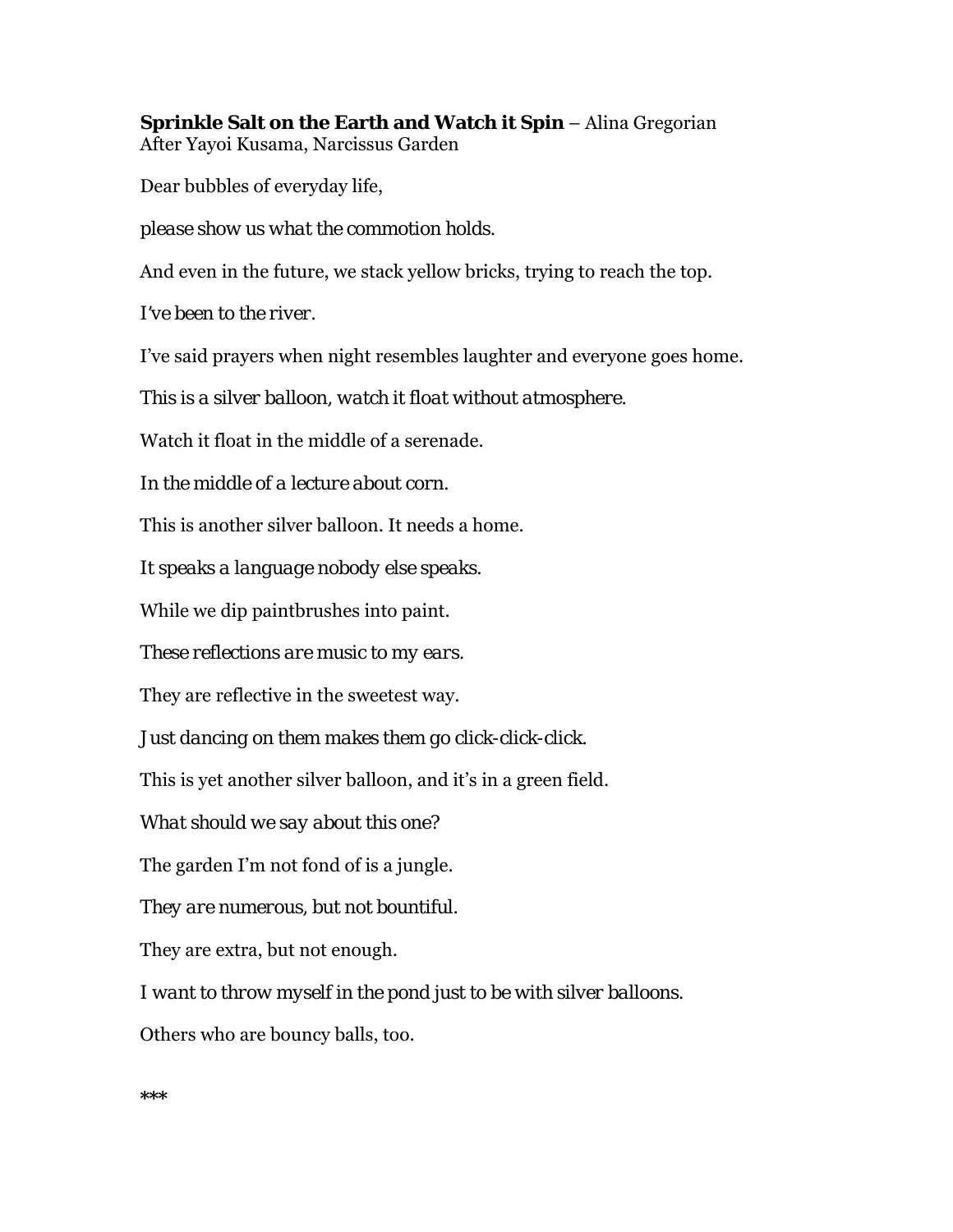*In this world, we don't know how to say hello.*  When I open my mouth, the images disappear. *You wear a cravat on a Tuesday.*  But my marbles are my words. *You wear a cravat on a Wednesday.*  And your mouth is full of sea. *Why do we coordinate atoms in the atmosphere?*  They are bubbles, forming upwards. *They are conditional adverbs, admiring to say hello.*  But we don't know how to say hello. *We are nouns enjoying science.*  How to speak with nothing to say? *Just paint the north red, and wait for sunrise.*  When your brother says hello, respond with "I know." *The way Earth looks after it rains.*  Do you have a magnifying glass? *I have a planet.*  Do you know what it's like to look for a magnifying glass?

*Examine the space between words, the space between what I want and what you say.* 

This milkshake is small but infinite.

*How much longer do we need to relax, in this forest made from your own doing?* 

The bubbles are no longer going upwards.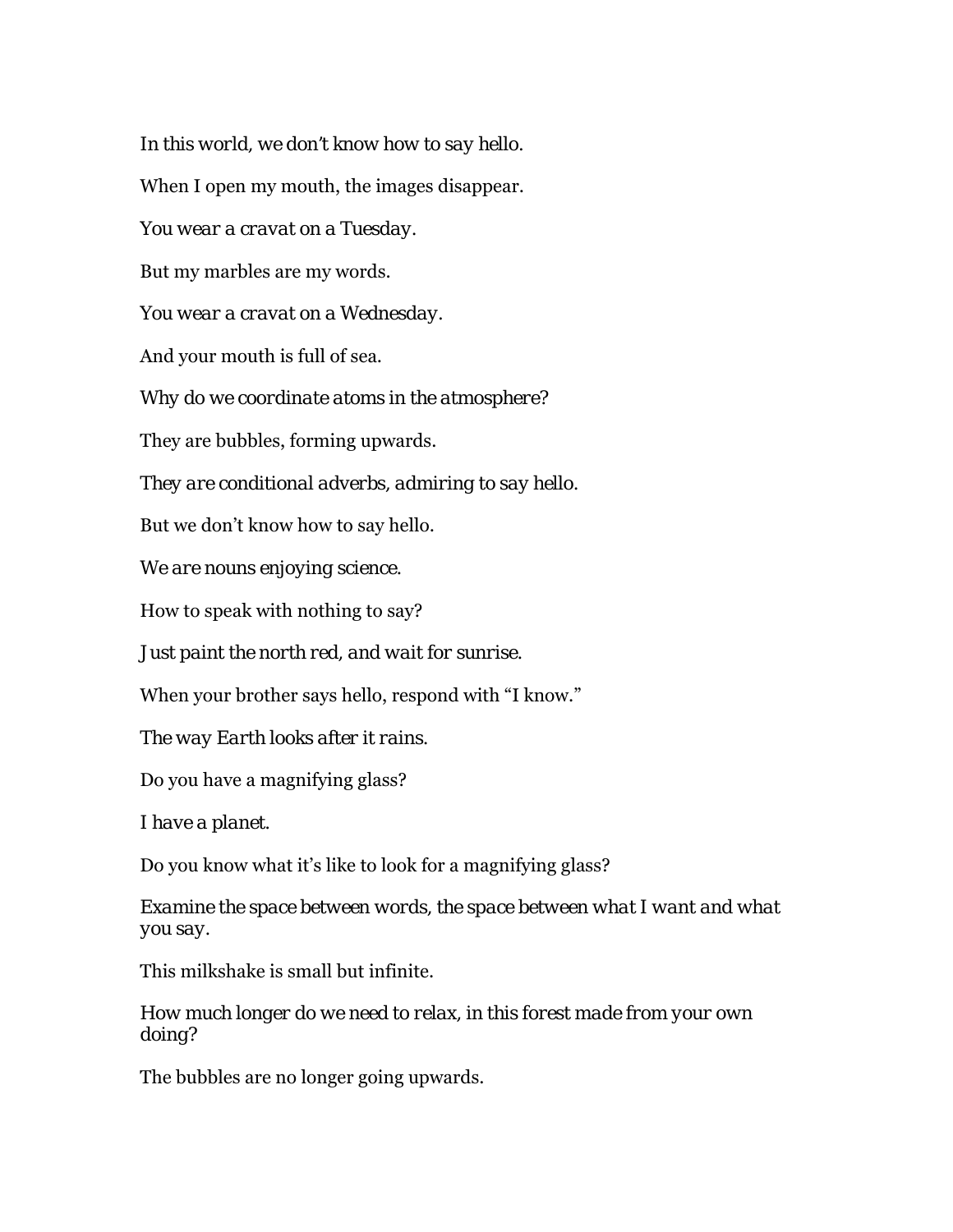*They are aching.*  They are bountiful. *Let's watch them join hands.* 

\*\*\*

Hello, it's me. I'm knocking at your door.

*You're holding too many flowers.* 

I've seen the ninth planet. I watched it roam.

*You watched it spin while wearing corduroy.* 

Do you have an image of home?

*I have an image of roses, which I've pinned to my lapel.* 

Like an empty folder full of grass.

*Like a vase without a table.* 

Let's pretend we have names.

*I'm diagonal to the guitar, which is next to the other guitar.* 

And I'm perpendicular to particular molecules.

*You're the argument between siblings.* 

And I'm the fire pit on a damp, probable day.

*Let's arrange papers for your return.* 

But I'm here.

*You will need to sign a few documents, so please bring your favorite pen.* 

I'm not sure which home I've become.

*You're a bundle of lavender.* 

A sigh in the atmosphere.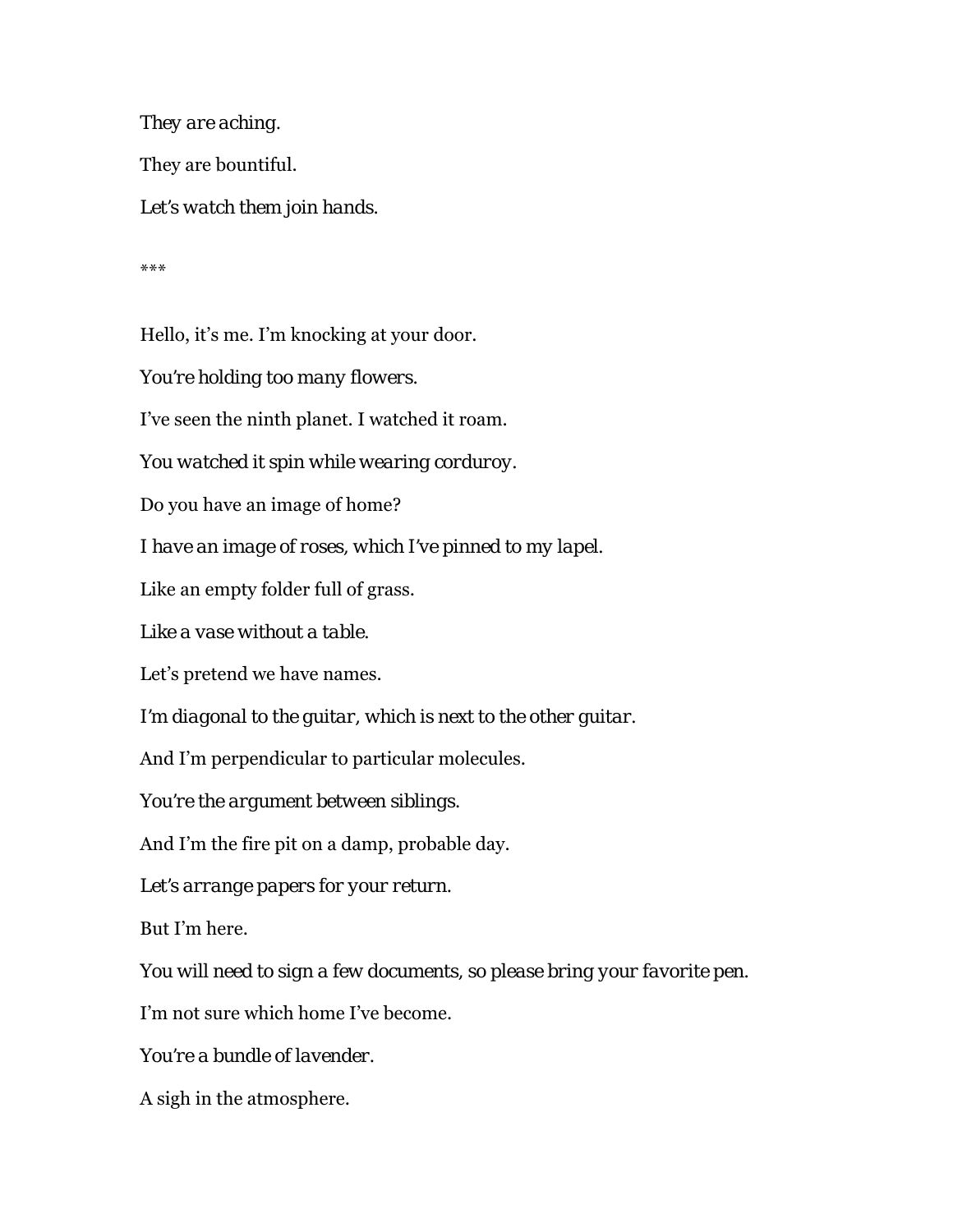*A billboard without a sound.*  Please sign here. *What about here?*  Thank you.

\*\*\*

*I've said my salt prayers.* 

And I'm on my way home.

*This is the beginning of a new language.* 

You're vertical in a horizontal world.

*Like post-it notes in space.* 

Like a couch in the middle of an elevator.

*This lake is too close to the clouds.* 

Let's go to the basement, where the lavender is.

*Do you like herbal tea?* 

I like the way you look in space.

*Fighting doves to take a breath.* 

This jumpsuit is made out of satin.

*It's durable, like plexi glass,* 

yet flexible like cotton.

*Would you like to try it on?* 

It's part of who I am, but you can wear it, too. *For just a small price. A couple of cents.* 

A couple of dollars.